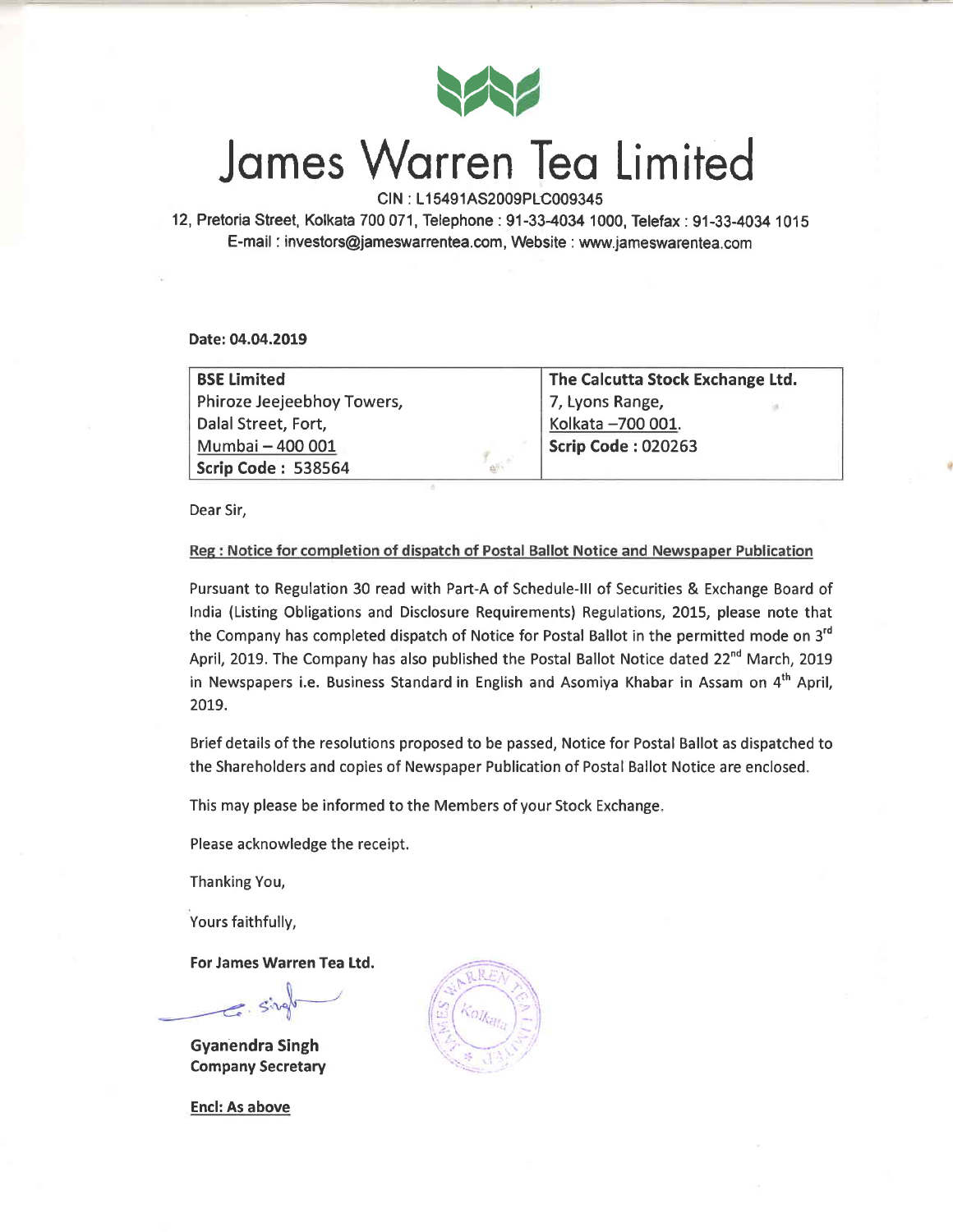

# Jomes Worren Teo Limited

CIN : L15491AS2009PLC009345

12,Pretoria Street, Kolkata 700071, Telephone : 91-33.4034 1000, Telefax : 91-33-4034 1015 E-mail : investors@jameswarrentea.com, Website : www.jameswarentea.com

#### BRIEF DETAILS OF THE RESOLUTIONS PROPOSED

| S. No.         | <b>Resolution</b><br><b>Type</b><br>(Ordinary/<br>Special) | <b>Short particulars of Resolutions Proposed</b>                                                                                                                                              |
|----------------|------------------------------------------------------------|-----------------------------------------------------------------------------------------------------------------------------------------------------------------------------------------------|
|                | Special                                                    | Approval for Buyback upto 23,25,000 equity shares of the face<br>value of Rs. 10/- each fully paid up of the Company at a price<br>of Rs. 115/- per equity share through Tender Offer Method. |
| $\overline{2}$ | Ordinary                                                   | Approval for Re-classification of former Promoter Group to<br>Public.                                                                                                                         |

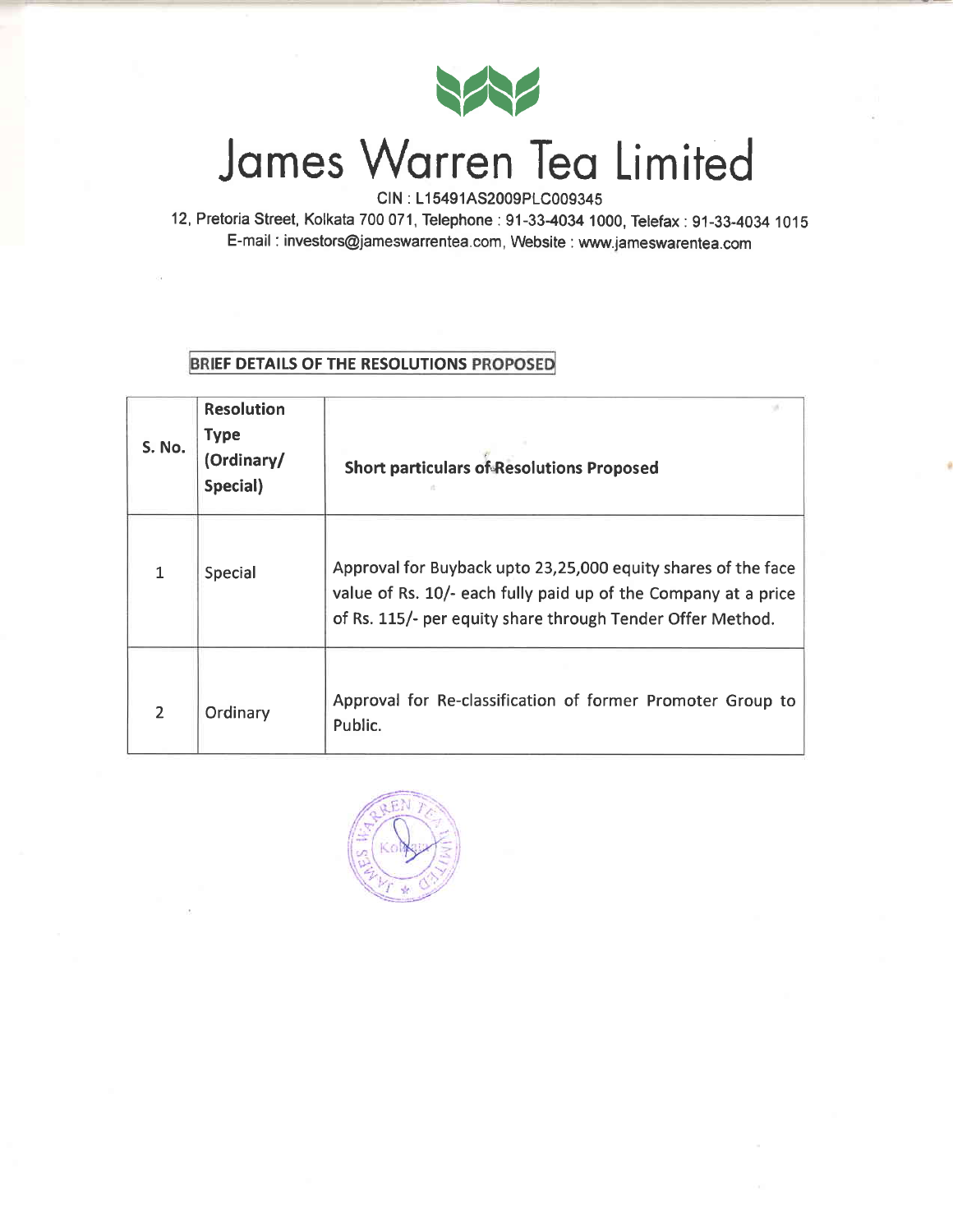|                                                                                             |                                                                                                                                                                                                                                                                                                                                                                                                                                                                                                                                                                                                                                                                       | RNI NO: 27042/1975<br>Readers should write their feedback at                                                                                                                                                                                                                                                                                      | CIN: L28112WB1920PLC003606<br>Registered Office : 4 Bankshalt Street                                                                                                                                                                                                                                                                                                                                                                                                                                                                                                                                                                                                                                                                                                                                                                                                                                                                                                                                                                                                        | more in respect of any shareholder have to be transferred to the IEPF Authority<br>within one month of lapse of the said 7 consecutive years. A detailed statement, in |                                                            |                  |                                                                                                     |                                                                                     |                                                |                                                                                        |
|---------------------------------------------------------------------------------------------|-----------------------------------------------------------------------------------------------------------------------------------------------------------------------------------------------------------------------------------------------------------------------------------------------------------------------------------------------------------------------------------------------------------------------------------------------------------------------------------------------------------------------------------------------------------------------------------------------------------------------------------------------------------------------|---------------------------------------------------------------------------------------------------------------------------------------------------------------------------------------------------------------------------------------------------------------------------------------------------------------------------------------------------|-----------------------------------------------------------------------------------------------------------------------------------------------------------------------------------------------------------------------------------------------------------------------------------------------------------------------------------------------------------------------------------------------------------------------------------------------------------------------------------------------------------------------------------------------------------------------------------------------------------------------------------------------------------------------------------------------------------------------------------------------------------------------------------------------------------------------------------------------------------------------------------------------------------------------------------------------------------------------------------------------------------------------------------------------------------------------------|------------------------------------------------------------------------------------------------------------------------------------------------------------------------|------------------------------------------------------------|------------------|-----------------------------------------------------------------------------------------------------|-------------------------------------------------------------------------------------|------------------------------------------------|----------------------------------------------------------------------------------------|
|                                                                                             |                                                                                                                                                                                                                                                                                                                                                                                                                                                                                                                                                                                                                                                                       | feedback@bsmail.in<br>Ph.033-2210 1314/1022/1600<br>For Subscription and Circulation.<br>enquiries please contact:<br>Ms. Mansi Singh<br><b>Head-Customer Relations</b><br>Business Standard Private Limited<br>3rd & 4th floor, Building H.                                                                                                      | Kolkata - 700001<br>Tel: (033) 2243 5401, Fax: (033) 2230 4170.<br>Email company, secretariatigitatatinplate.com<br>Website www.tatatingfalo.com<br><b>NOTICE</b><br>Notice is hereby given that a<br>Meeting of the Board of Directors                                                                                                                                                                                                                                                                                                                                                                                                                                                                                                                                                                                                                                                                                                                                                                                                                                     | Follo                                                                                                                                                                  | DP Id                                                      | Client id Shares |                                                                                                     | terms of Rule 6 (3) of the IEPF Rules is given below:<br>Name of the<br>Shareholder | Last date for<br>transfer of<br>shares to IEPF | Transfer of<br>dividenas (upt<br>1st interim<br>dividend of<br>$2011 - 12$<br>to IEPF  |
|                                                                                             |                                                                                                                                                                                                                                                                                                                                                                                                                                                                                                                                                                                                                                                                       | Paragon Condominium, Opp Century Mills,<br>P.B Marg, Worll, Mumbai - 400 013<br>E-mail: subs bs@bsmail.in<br>"or sms. 5UB BS to 57007"                                                                                                                                                                                                            | of the Company is scheduled to<br>be held on Friday, 12th April 2019<br>to inter alia approve and take on                                                                                                                                                                                                                                                                                                                                                                                                                                                                                                                                                                                                                                                                                                                                                                                                                                                                                                                                                                   | D00368                                                                                                                                                                 | EG0070IN300484 10838126<br>EJ0253   IN301330   18861482    |                  |                                                                                                     | 1260 Oflip Kumar Jain<br>70   M V Gopinath<br>4 Jayasree                            |                                                | effected on<br>04.08.2019 10.03.2019<br>04.08.2019 10.03.2019<br>04.08.2019 10.03.2019 |
|                                                                                             |                                                                                                                                                                                                                                                                                                                                                                                                                                                                                                                                                                                                                                                                       | DISCLAIMER News reports and feature<br>articles in Business Standard seek to present<br>an unbiased picture of developments in the                                                                                                                                                                                                                | record the Audited Financial<br>Results of the Company for the<br>quarter and year ended 31st<br>March, 2019 and to consider the                                                                                                                                                                                                                                                                                                                                                                                                                                                                                                                                                                                                                                                                                                                                                                                                                                                                                                                                            | 005187                                                                                                                                                                 | EU0151 (N301696 10417312) 1856<br>N10070 IN301774 13753265 |                  | 280                                                                                                 | Radhakrishnan<br>Lisha, D.<br>Raju Parasram<br>Jethwani                             |                                                | 04.08.2019 10.03.2019<br>04.08.2019 10.03.2019                                         |
| ď<br>6<br>m<br>je<br>'nУ<br><b>je</b><br>汕<br>3d<br>ņу<br>วท<br>is<br>iίe<br>5n<br>58<br>id | markets, the corporate world and the<br>government. Actual developments can turn<br>out to be different owing to circumstances<br>beyond Business Standard's control and<br>knowledge. Business Standard does not take<br>any responsibility for investment or business<br>decisions taken by readers on the basis of<br>reports and articles published in the<br>newspaper. Readers are expected to form their<br>own judgement.<br>Business Standard does not associate itself<br>with or stand by the contents of any of the<br>advertisements accepted in good faith and<br>published by it. Any claim related to the<br>advertisements should be directed to the | recommendation of dividend, if<br>any, for the Financial Year 2018-<br>19 on the Equity Shares of the<br>Company.<br>The said Notice may be accessed<br>on the Company's website at<br>www.tatatinplate.com and may<br>also be accessed on the Stock<br>Exchange websites at<br>www.bseindia.com and<br>www.nseindia.com.<br>THE TINPLATE COMPANY | S00907                                                                                                                                                                                                                                                                                                                                                                                                                                                                                                                                                                                                                                                                                                                                                                                                                                                                                                                                                                                                                                                                      |                                                                                                                                                                        |                                                            |                  | 1856 V H Subramani<br>Shareholders may write to M/s, Sundaram-Clayton Limited, Shares Transfer Agen |                                                                                     | 04:08.2019 10:03.2019                          |                                                                                        |
|                                                                                             |                                                                                                                                                                                                                                                                                                                                                                                                                                                                                                                                                                                                                                                                       |                                                                                                                                                                                                                                                                                                                                                   | al Jayalakshmi Estates, 1st Floor, No.29, Haddows Road, Chennai 600006 before<br>one month of the due date for transfer to IEPF Authority as mentioned above. In<br>case no valid claim has been made within the said time, the shares will be<br>transferred to the IEPF Authority on the respective due date. The Company has<br>sent individual notices through registered post to the latest available addresses o<br>the shareholders whose dividends are lying unclaimed, advising them to cialm the<br>dividends expeditiously.<br>In case the concerned shareholders wish to claim the shares after transfer to IEPF<br>a separate application has to be made to the IEPF Authority in Form IEPF-5, as<br>prescribed under the Rules and the same is available at IEPF website i.e.                                                                                                                                                                                                                                                                                 |                                                                                                                                                                        |                                                            |                  |                                                                                                     |                                                                                     |                                                |                                                                                        |
|                                                                                             | advertisers concerned.<br>OF INDIA LIMITED<br>Unless explicitly stated otherwise, all rights<br>KAUSHIK SEAL<br>reserved by Mrs Business Standard Pvt. Ltd.<br>Company Secretary<br>Any printing, publication, reproduction,<br>Dated : April 3, 2019<br>transmission or redissemination of the<br>contents, in any form or by any means, is                                                                                                                                                                                                                                                                                                                          |                                                                                                                                                                                                                                                                                                                                                   | www.lepf.gov.in.<br>for India Nippon Electricals Limited<br><b>G VENKATRAM</b><br>Chennal<br>Company Secretary<br>1st April, 2019                                                                                                                                                                                                                                                                                                                                                                                                                                                                                                                                                                                                                                                                                                                                                                                                                                                                                                                                           |                                                                                                                                                                        |                                                            |                  |                                                                                                     |                                                                                     |                                                |                                                                                        |
| ₫₫<br>ral<br>lor                                                                            | criminal liabilities.                                                                                                                                                                                                                                                                                                                                                                                                                                                                                                                                                                                                                                                 | M's Business Standard Pvt. Ltd. Any such<br>prohibited and unauthorised act by any<br>person/legal entity shall invite civil and<br>Re. 1/- Air Surcharge for<br><b>North East States</b>                                                                                                                                                         | <b>James Warren Tea Limited</b><br>CORPORATE IDENTITY NUMBER (CIN) : L15491AS2009PLC009345<br>Registered Office: Dhoedaam Tea Estate, P.O. Borahapjan, Dist. Tinsukia, Assam 786150<br>Corporate Office: Aspirations Vintage, 12 Pretoria Street, Kolkata - 700 071 Tel: 91-33-40341000<br>Fax: 91-33-40341015. E-mail: investors@jameswarrentea.com, Website: www.jameswarrentea.con                                                                                                                                                                                                                                                                                                                                                                                                                                                                                                                                                                                                                                                                                       |                                                                                                                                                                        |                                                            |                  |                                                                                                     |                                                                                     |                                                |                                                                                        |
|                                                                                             | a Limited<br>heri (East), Mumbai - 400 093.                                                                                                                                                                                                                                                                                                                                                                                                                                                                                                                                                                                                                           | imodity Exchange of India Ltd have                                                                                                                                                                                                                                                                                                                | Members are hereby informed that pursuant to Section 110 of the Companies Act, 2013, (the 'Act') read with<br>Rule 20 & 22 of the Companies (Management and Administration) Rules, 2014 as amended, the Company<br>has on 3rd April, 2019 completed the dispatch of Postal Ballot Notice, along with Postal Ballot Forms to al<br>the members whose names appears on the Register of member / List of Benefical Owners as on 22nd March<br>2019, (a) through electronic mail to all those members whose email IDs are registered in the records o<br>depository participants, (b) through physical mode, along with a self addressed postage pre-paid Business<br>Reply envelope to the other members (whose email IDs are not registered) for seeking approval of the members<br>of the Company by Postal Ballot, including voting by electronic means (e-voting), for the following matters:<br>I. Special Resolution: Consent to Buy Back Equity Shares of the Company; and<br>ii. Ordinary Resolution: To approve re-classification of former promoter group to public. |                                                                                                                                                                        | <b>NOTICE TO SHAREHOLDERS</b>                              |                  |                                                                                                     |                                                                                     |                                                |                                                                                        |
|                                                                                             | <b><i>PERMIT COMPANY</i></b><br>SEBI Reg. No.                                                                                                                                                                                                                                                                                                                                                                                                                                                                                                                                                                                                                         | Timeline for<br>Receiving<br>Claims/<br>Complaints                                                                                                                                                                                                                                                                                                | The Company has engaged the services of Central Depository Services (India) Ltd. (CDSL) to provide<br>e-voting facilities to its members. Members are requested to note that the voting, both through Postal Ballo<br>as well as through electronic mode will open on Thursday, 4th April, 2019 at 10.00 A.M and will close or<br>Friday, 3rd May, 2019 at 05.00 P.M.<br>The Board of Directors has appointed Mr. Santosh Kumar Tibrewalla, Practising Company Secretary, as the                                                                                                                                                                                                                                                                                                                                                                                                                                                                                                                                                                                            |                                                                                                                                                                        |                                                            |                  |                                                                                                     |                                                                                     |                                                |                                                                                        |
|                                                                                             | NZ000024639                                                                                                                                                                                                                                                                                                                                                                                                                                                                                                                                                                                                                                                           | 60 days                                                                                                                                                                                                                                                                                                                                           | Scrutinizer for conducting the Postal Ballot / electronic voting in a fair and transparent manner, Members an                                                                                                                                                                                                                                                                                                                                                                                                                                                                                                                                                                                                                                                                                                                                                                                                                                                                                                                                                               |                                                                                                                                                                        |                                                            |                  |                                                                                                     |                                                                                     |                                                |                                                                                        |
|                                                                                             | NZ000056524                                                                                                                                                                                                                                                                                                                                                                                                                                                                                                                                                                                                                                                           | 60 days                                                                                                                                                                                                                                                                                                                                           | requested to hote that duly completed and signed postal ballot forms should reach the Scrutinizer not fate<br>than 05.00 P.M on Friday, 3rd May, 2019. Postal Ballot received after 05:00 P.M. on Friday 3rd may, 201                                                                                                                                                                                                                                                                                                                                                                                                                                                                                                                                                                                                                                                                                                                                                                                                                                                       |                                                                                                                                                                        |                                                            |                  |                                                                                                     |                                                                                     |                                                |                                                                                        |
|                                                                                             | NZ000084029                                                                                                                                                                                                                                                                                                                                                                                                                                                                                                                                                                                                                                                           | 60 days                                                                                                                                                                                                                                                                                                                                           | will not be considered as valid.                                                                                                                                                                                                                                                                                                                                                                                                                                                                                                                                                                                                                                                                                                                                                                                                                                                                                                                                                                                                                                            |                                                                                                                                                                        |                                                            |                  |                                                                                                     |                                                                                     |                                                |                                                                                        |
|                                                                                             | NZ000056839                                                                                                                                                                                                                                                                                                                                                                                                                                                                                                                                                                                                                                                           | 30 Days<br>iving any claim / dispute / complaint<br>d on MCX platform, may lodge their<br>ig which, it shall be deemed that no<br>if any, shall be deemed to have been.<br>dance with the Bye-Laws, Rules and                                                                                                                                     | The voting rights of the Members shall be reckoned on the cut-off date i.e. 22nd March, 2019. A person whi<br>is not a Member as on cut-off date should treat this notice for information purpose only.<br>Members who do not receive the Postal Ballot Form may apply to the Company for duplicate thereof at it<br>Corporate Office at 'Aspirations Vintage', 12 Pretoria Street, Kolkata - 700 071 or mail a<br>investors@jameswarrentea.com or to its Share Transfer agent viz, M/s. Maheshwari Datamatics Privat<br>Limited, at its Corporate Office at 23, R. N. Mukharjee Road, 5th Floor, Kolkata - 700 001 or mail a<br>mdpldc@yahoo.com or download the same from the website of the Company (www.jameswarrentea.com)                                                                                                                                                                                                                                                                                                                                             |                                                                                                                                                                        |                                                            |                  |                                                                                                     |                                                                                     |                                                |                                                                                        |
|                                                                                             |                                                                                                                                                                                                                                                                                                                                                                                                                                                                                                                                                                                                                                                                       | he online portal of the Exchange<br>(available at www.mcxindia.com) in                                                                                                                                                                                                                                                                            | CDSL (www.cdslindia.com),<br>The scrutinizer will submit his report to the Company by 4th May, 2019 and the result of Postal Ballot will b<br>announced on the same day. The results would be communicated to the stock exchanges and shall also b                                                                                                                                                                                                                                                                                                                                                                                                                                                                                                                                                                                                                                                                                                                                                                                                                          |                                                                                                                                                                        |                                                            |                  |                                                                                                     |                                                                                     |                                                |                                                                                        |

amounced on the Company's website i.e. www.jameswarrentea.com<br>In case of any query / grievances, the members may contact Mr. Gyanendra Singh, Company Secretary &<br>In case of any query / grievances, the members may contact M moloyb@cdslindia.com

Ps), if any, registered through these<br>not authorized henceforth to deal in ti Commodity Exchange of India Ltd.

 $Sd/$ -J Signatory - Membership Department

Date : 03.04.2019 Place : Kolkata

For James Warren Tea Limited  $Sd/2$ 

Tγ

Gyanendra Singh Company Secretary & Compliance Officer